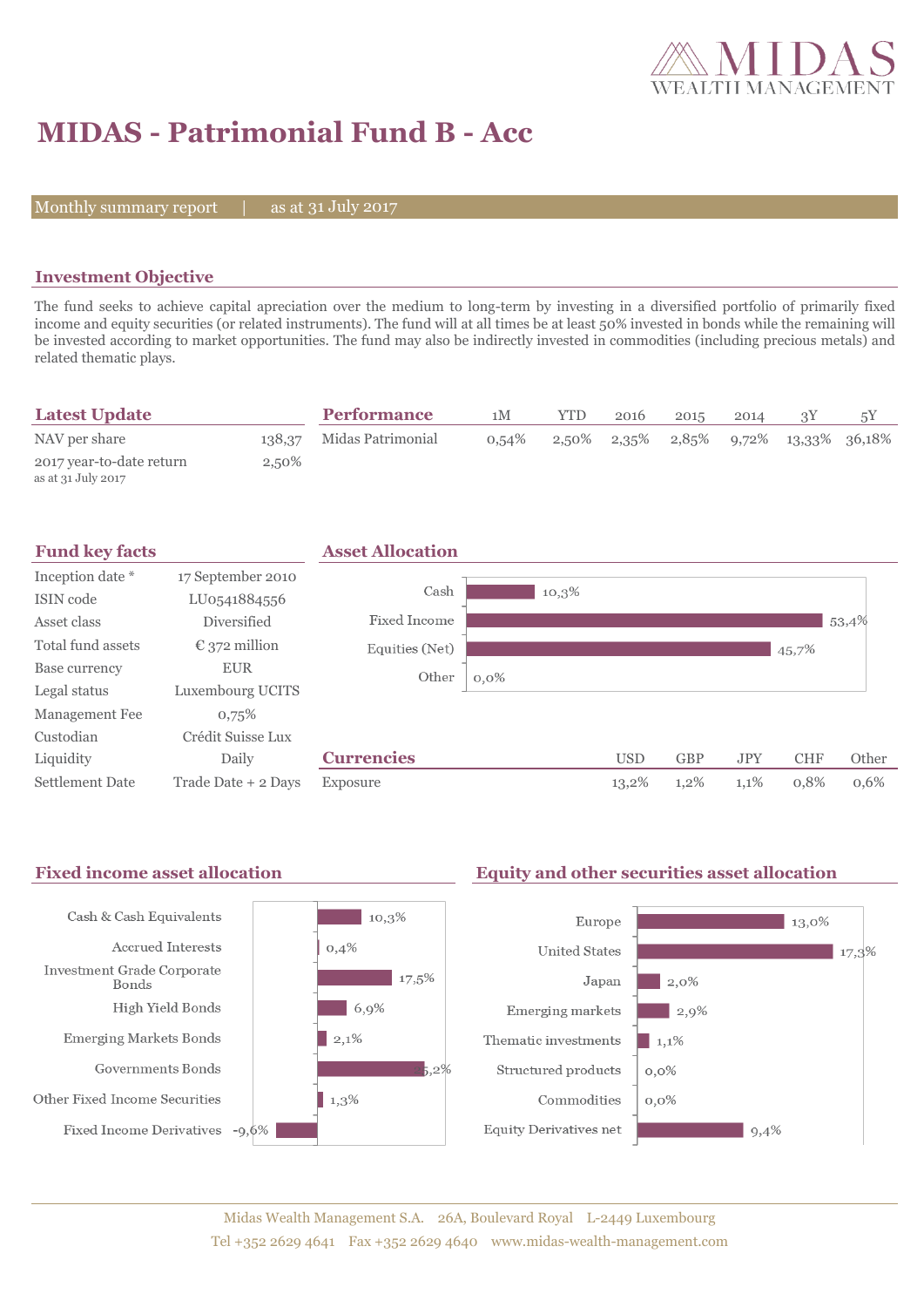

## **MIDAS - Patrimonial Fund B - Acc**

Monthly summary report | as at 31 July 2017

| Top 10 fixed income holdings            | <b>YTM</b> | Rating     | Weight  | <b>Fixed income rating breakdown</b> |
|-----------------------------------------|------------|------------|---------|--------------------------------------|
| PORTUGUESE OT'S : PGB 4 3/4 06/14/19    | 0,1%       | <b>NR</b>  | 5,9%    |                                      |
| SPANISH GOV'T: SPGB o 3/4 07/30/21      | $0.0\%$    | $BBB+$     | 5,5%    | AAA<br>10,4%                         |
| DEUTSCHLAND REP : DBR 0 1/2 08/15/27    | 0,5%       | AAA        | 5,4%    | 5,8%<br>AA                           |
| BTPS: BTPS 0.35 11/01/21                | 0,6%       | <b>BBB</b> | $3,5\%$ | А<br>$0.0\%$                         |
| FRANCE O.A.T.: FRTR 0 1/2 05/25/25      | $0,5\%$    | AA         | $3,0\%$ | <b>BBB</b><br>36.6%                  |
| CELLNEX TELECOM : CLNXSM 27/8 04/18     | 2,2%       | $BB+$      | $1,7\%$ | <b>BB</b><br>12,4%                   |
| GAZPROMBANK: GPBRU 3.984 10/30/18       | 1,1%       | $BB+$      | 1,7%    | B<br>8,8%                            |
| BOLLORE SA : BOLFP 2 01/25/22           | $1,5\%$    | <b>NR</b>  | 1,6%    | CCC<br>2,4%                          |
| ICCREA BANCA SPA : ICCREA 1 1/2 02/21/2 | 0,8%       | <b>BB</b>  | 1,6%    |                                      |
| PRYSMIAN SPA: PRYIM 2 1/2 04/11/22      | 1,2%       | <b>NR</b>  | 1,4%    | <b>NR</b><br>23,6%                   |

| Top 10 equity holdings         | Sector                        | Weight | <b>Equity sector breakdown</b>                 |
|--------------------------------|-------------------------------|--------|------------------------------------------------|
| <b>ING GROEP NV-CVA</b>        | Financials                    | 0,7%   | <b>Consumer Discretionary</b><br>10,9%         |
| CHECK POINT SOFTWARE TECH      | <b>Information Technology</b> | 0,7%   | Consumer Staples<br>8,4%                       |
| <b>JOHNSON &amp; JOHNSON</b>   | <b>Health Care</b>            | 0,7%   | Energy<br>7,9%                                 |
| <b>BANK OF AMERICA CORP</b>    | Financials                    | 0,7%   | Financials<br>18,6%                            |
| CITIGROUP INC                  | Financials                    | 0,7%   | Health Care<br>14,7%                           |
| <b>JPMORGAN CHASE &amp; CO</b> | Financials                    | 0,6%   | <b>Information Technology</b><br>18,5%         |
| <b>RAYTHEON COMPANY</b>        | Industrials                   | 0,6%   | Industrials<br>10.3%                           |
| <b>ALPHABET INC-CLA</b>        | <b>Information Technology</b> | 0,6%   | Materials<br>6,1%<br>Telecommunication<br>1,9% |
| <b>CREDIT AGRICOLE SA</b>      | Financials                    | 0,6%   | Utilities<br>$1,1\%$                           |
| <b>PROCTER &amp; GAMBLE</b>    | <b>Consumer Staples</b>       | 0,6%   | Real Estate<br>1,7%                            |

### **Top 5 funds and other holdings**

| Nordea Stable Emerging Markets Equity | 2.6%    |
|---------------------------------------|---------|
| Amundi ETF TOPIX EUR Hedged           | $2.0\%$ |
| MM Convertible Europe                 | $1,3\%$ |